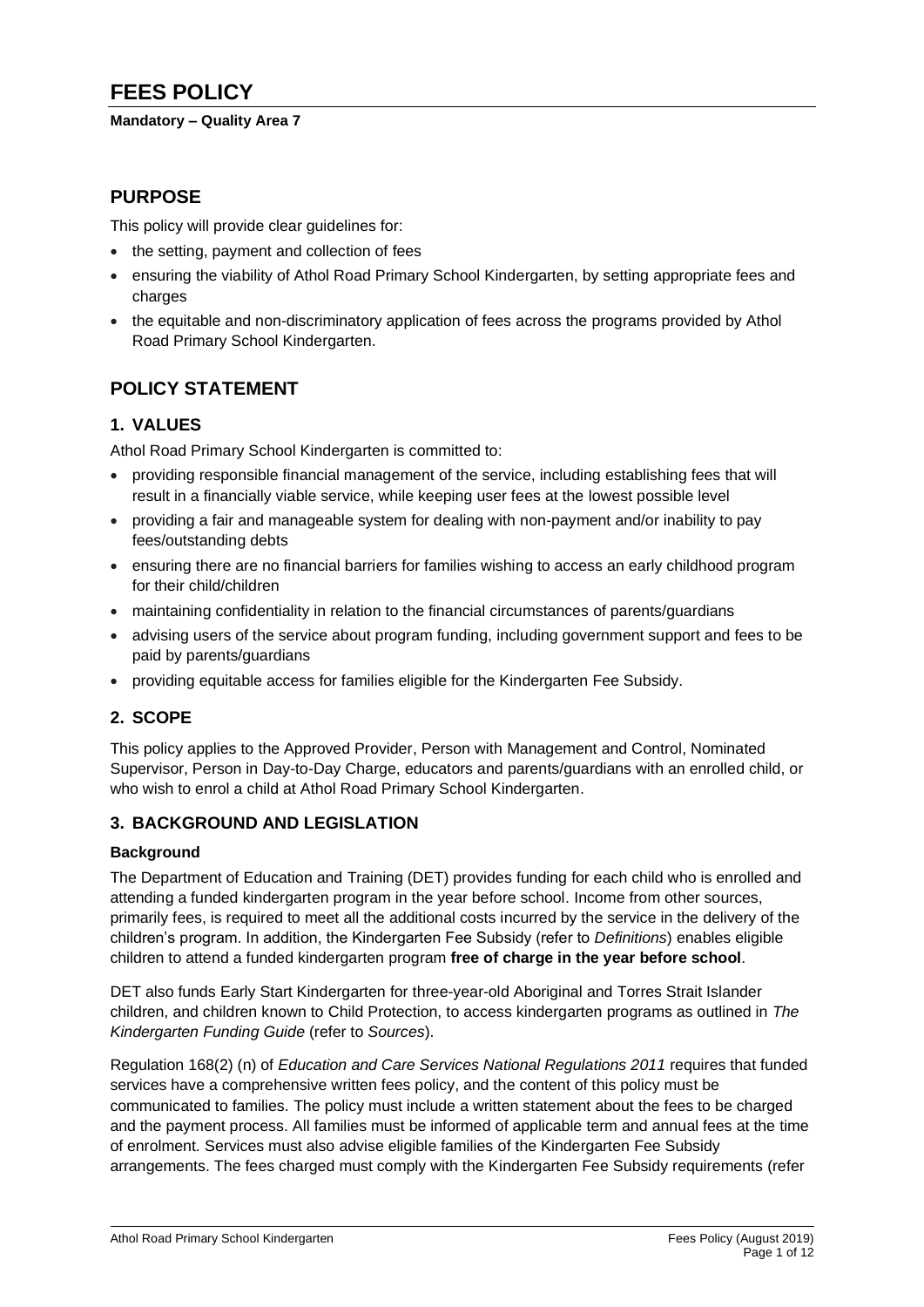to *Definitions),* and be responsive to the local community and the viability of the service. *The Kindergarten Funding Guide* (refer to *Sources*) outlines the criteria to be covered in the policy.

#### **Legislation and standards**

Relevant legislation and standards include but are not limited to:

- *Charter of Human Rights and Responsibilities 2006* (Vic)
- *Child Wellbeing and Safety Act 2005* (Vic)
- *Disability Discrimination Act 1992* (Cth)
- *Education and Care Services National Law Act 2010*
- *Education and Care Services National Regulations 2011*: Regulation 168(2)(n)
- *Equal Opportunity Act 1995* (Vic)
- *National Quality Standard*, including Quality Area 7: Governance and Leadership

# **4. DEFINITIONS**

The terms defined in this section relate specifically to this policy. For commonly used terms e.g. Approved Provider, Nominated Supervisor, Regulatory Authority etc. refer to the *General Definitions* section of this manual.

**Approved child care:** Approved child care services are services that have Australian Government approval to receive the Child Care Subsidy (refer to Definitions) on behalf of eligible parents. Approved child care includes centre based day care, including long day care and occasional care, family day care, outside school hours care and in home care.

**Child Care Subsidy (CCS):** A Commonwealth Government means tested subsidy to assist eligible families with the cost of child care. Payments are paid directly to approved child care providers. Further information can be found at:<https://www.education.gov.au/child-care-subsidy-0>

**Early Start Kindergarten:** A funding program that enables three-year-old Aboriginal and Torres Strait Islander children, and children known to Child Protection to attend a kindergarten program that is planned and delivered by an early childhood teacher for up to 15 hours per week. Details are available at: [www.education.vic.gov.au](http://www.education.vic.gov.au/)

**Enrolment application fee:** A payment to cover administrative costs associated with the processing of a child's enrolment application for a place in a program at the service.

**Excursion/service event charge:** An additional charge required to meet the cost of special events or excursions that occur in response to emerging children's program needs. Events that are planned ahead and are included as an expenditure item in the service's budget do not incur this additional charge (refer to *Excursions and Service Events Policy*).

**Fees:** A charge for a place within a program at the service.

**Health Care Card:** A Commonwealth Government entitlement providing concessions for low-income earners and other eligible people. Details are available at: [www.humanservices.gov.au](https://www.humanservices.gov.au/)

**Kindergarten fee deposit:** A charge to secure a place that has been offered in a program at the service. This is deducted from term fees.

**Kindergarten Fee Subsidy (KFS):** A state government subsidy paid in addition to per capita grants to subsidise the costs of parent fees and enable eligible children to attend a funded kindergarten for 15 hours free of charge (*The Kindergarten Funding Guide (*refer to *Sources*)).

Late collection charge: A charge that may be imposed by the Approved Provider when parents/guardians are late to collect their child/children from the program (refer to Attachment 1 – Fee information for families).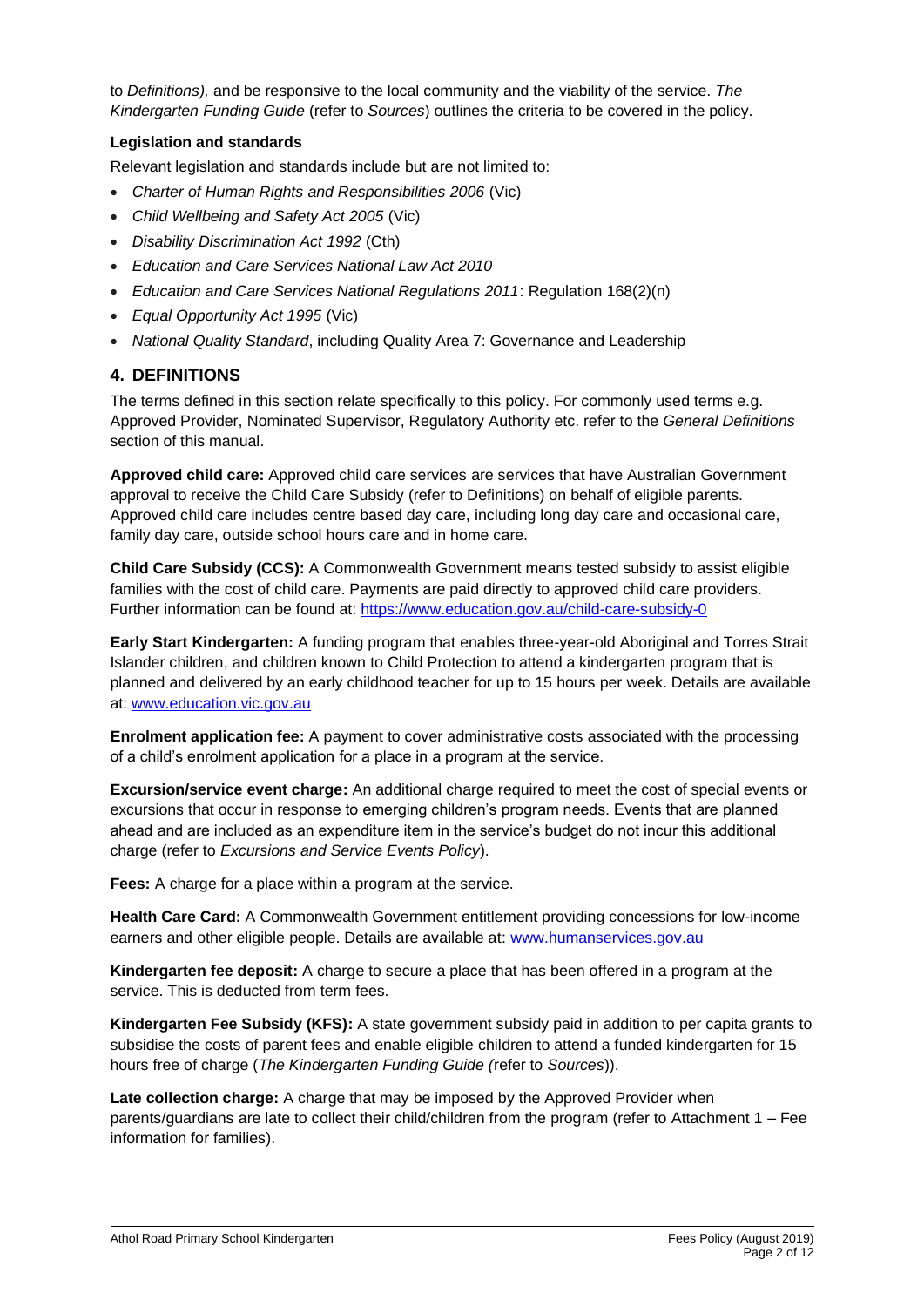**Voluntary parent/guardian contribution:** A voluntary payment for items not directly related to the provision of the children's program. Attendance at the service is not conditional on this payment.

# **5. SOURCES AND RELATED POLICIES**

## **Sources**

- *The Kindergarten Funding Guide (Department of Education and Training):* [www.education.vic.gov.au](http://www.education.vic.gov.au/)
- The constitution of [Service Name]

#### **Service policies**

- *Complaints and Grievances Policy*
- *Delivery and Collection of Children Policy*
- *Enrolment and Orientation Policy*
- *Excursions and Service Events Policy*
- *Inclusion and Equity Policy*
- *Privacy and Confidentiality Policy*

# **PROCEDURES**

## **The Approved Provider and Person with Management and Control are responsible for:**

- reviewing the current budget to determine fee income requirements
- developing a fee policy that balances the parent's/guardian's capacity to pay, with providing a highquality program and maintaining service viability
- implementing and reviewing this policy in consultation with parents/guardians, the Nominated Supervisor and staff, and in line with the requirements of DET's *The Kindergarten Funding Guide*  (refer to *Sources*)
- considering any issues regarding fees that may be a barrier to families enrolling at [Service Name] and removing those barriers wherever possible
- reviewing the effectiveness of the procedures for late payment and support offered
- considering options for payment when affordability is an issue for families
- clearly communicating this policy and payment options to families in a culturally-sensitive way, and in the family's first language where possible
- ensuring that the *Fees Policy* is readily accessible at the service (Regulation 171)
- providing all parents/guardians with fee information (refer to Attachment 1)
- providing all parents/guardians with a statement of fees and charges (refer to samples in Attachments 2 and 3) upon enrolment of their child
- providing all parents/guardians with a fee payment agreement (refer to samples in Attachments 4 and 5)
- ensuring fees are collected and receipted
- collecting all relevant information and maintaining relevant documentation regarding those with entitlement to concessions, where applicable
- complying with the service's *Privacy and Confidentiality Policy* regarding financial and other information received, including in relation to the payment/non-payment of fees
- notifying parents/guardians a minimum of 14 days of any proposed changes to the fees charged or the way in which the fees are collected (Regulation 172(2)), and ideally providing one term's notice.

## **The Nominated Supervisor and Person in Day-to-Day Charge is responsible for:**

• assisting the Approved Provider in developing this policy, and ensuring that this policy is based on the *Kindergarten Funding Guide* (refer to *Definitions)*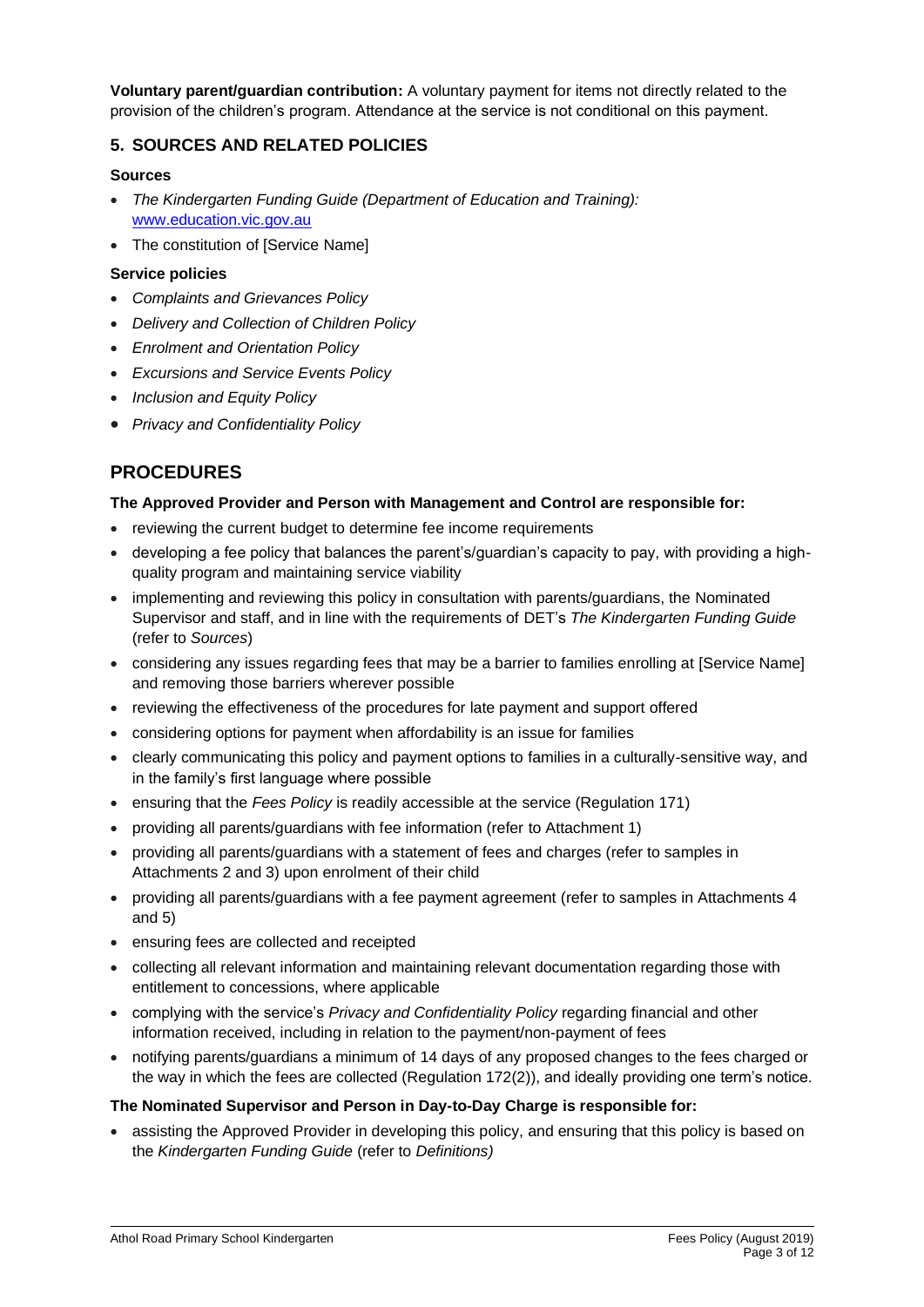- implementing and reviewing this policy, in consultation with parents/guardians, the Approved Provider and staff, and in line with the requirements of DET's *The Kindergarten Funding Guide* (refer to *Sources*)
- considering any issues regarding fees that may be a barrier to families enrolling at Athol Road Primary School Kindergarten and removing those barriers wherever possible
- considering options for payment when affordability is an issue for families
- communicating this policy, the availability of the Kindergarten Fee Subsidy and payment options to families in a culturally-sensitive way and in the family's first language where possible
- providing all parents/guardians with fee information (refer to Attachment 1)
- providing all parents/guardians with a statement of fees and charges (refer to samples in Attachments 2 and 3) upon enrolment of their child, and ensuring that the *Fees Policy* is readily accessible at the service
- providing all parents/guardians with a fee payment agreement (refer to samples in Attachments 4 and 5)
- collecting all relevant information and maintaining relevant documents regarding those with entitlement to concessions, where applicable
- complying with the service's *Privacy and Confidentiality Policy* regarding financial and other information received, including in relation to the payment/non-payment of fees
- notifying parents/guardians within 14 days of any proposed changes to the fees charged or the way in which the fees are collected.

#### **All other staff are responsible for:**

- informing the Approved Provider of any complaints or concerns that have been raised regarding fees at the service
- referring parents'/guardians' questions in relation to this policy to the Approved Provider.

#### **Parents/guardians are responsible for:**

- reading the [Service Name] Fee information for families (refer to Attachment 1), the Fee Payment Agreement (refer to Attachments 4 and 5) and the Statement of Fees and Charges (refer to Attachments 2 and 3)
- signing and complying with the Fee Payment Agreement (refer to Attachments 4 and 5)
- notifying the Approved Provider if experiencing difficulties with the payment of fees
- providing the required documentation to enable the service to claim the Kindergarten Fee Subsidy for eligible families (refer to Attachment 1 – Fee information for families).

# **EVALUATION**

In order to assess whether the values and purposes of the policy have been achieved, the Approved Provider will:

- regularly seek feedback from everyone affected by the policy regarding its effectiveness, particularly in relation to affordability, flexibility of payment options and procedures for the collection of fees
- monitor the implementation, compliance, complaints and incidents in relation to this policy
- monitor the number of families/children excluded from the service because of their inability to pay fees
- keep the policy up to date with current legislation, research, policy and best practice
- revise the policy and procedures as part of the service's policy review cycle, or as required
- notify parents/guardians at least 14 days before making any changes to this policy or its procedures (Regulation 172(2)) unless a lesser period is necessary because of a risk.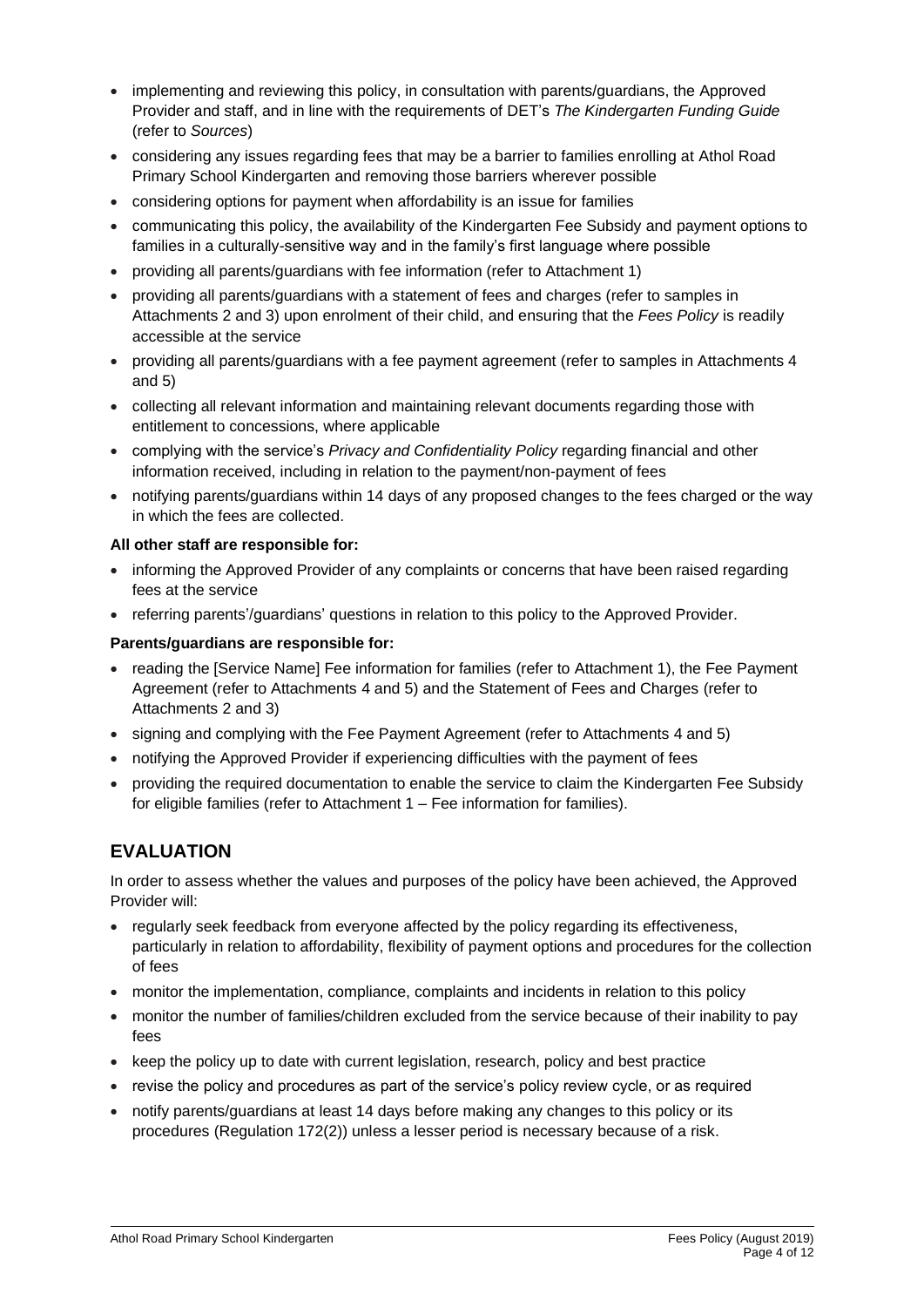# **ATTACHMENTS**

- Attachment 1: Fee information for families
- Attachment 2: Statement of Fees and Charges Fee schedule Four-year-old (funded) kindergarten program
- Attachment 3: Statement of Fees and Charges Fee schedule Three-year-old kindergarten program
- Attachment 4: Fee Payment Agreement Four-year-old (funded) kindergarten program
- Attachment 5: Fee Payment Agreement Three-year-old kindergarten program

# **AUTHORISATION**

This policy was adopted by the Approved Provider of Athol Road Primary School Kindergarten on **17/02/2022**.

# **REVIEW DATE:** 17/02/2023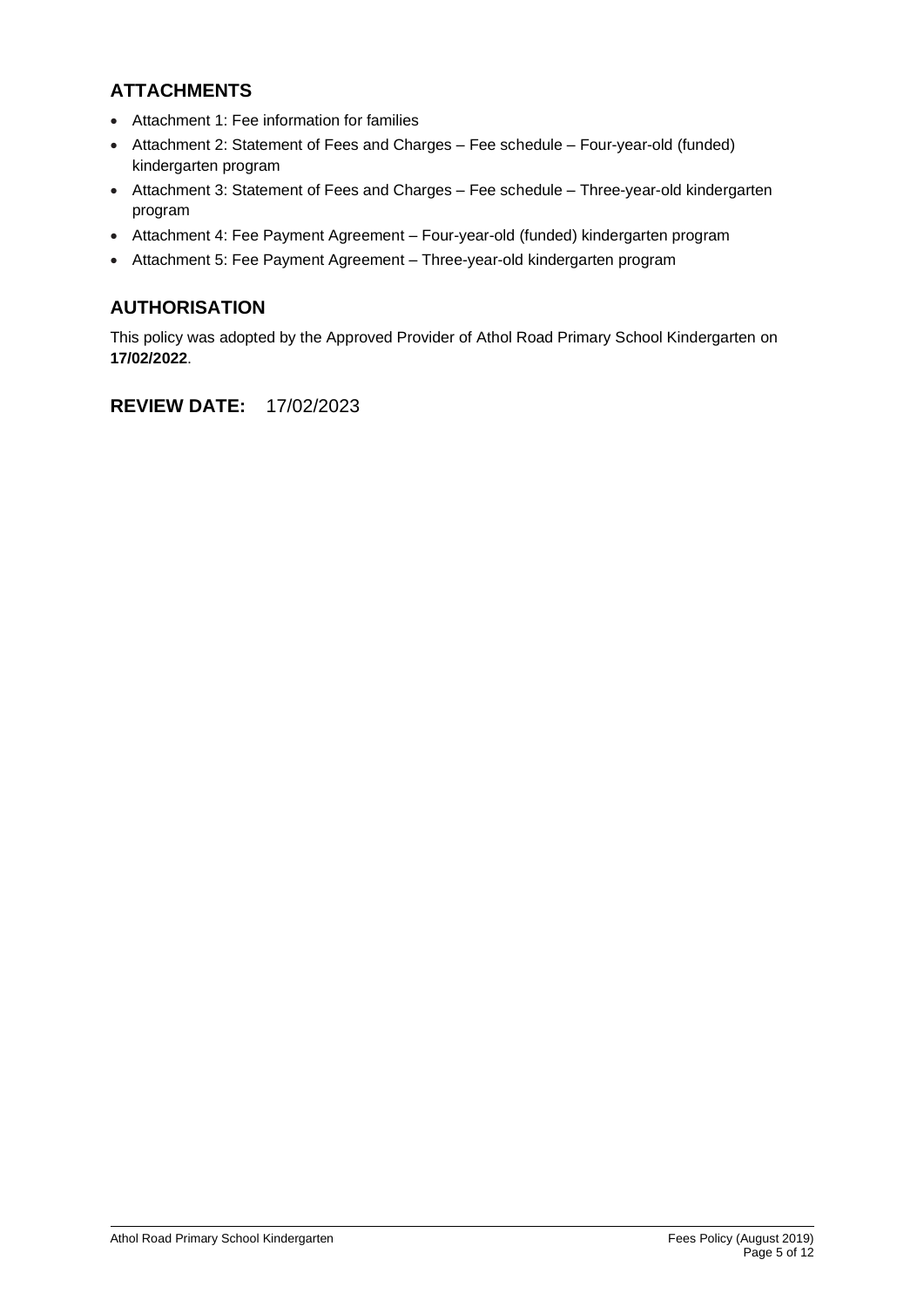# **ATTACHMENT 1 Fee information for families**

Athol Road Primary School Kindergarten

## **1. General information**

The Department of Education and Training (DET) provides funding for each child enrolled and attending kindergarten in the year before school as a contribution toward the costs of providing the program. Services meet the balance of costs through charging fees and fundraising activities.

DET provides a Kindergarten Fee Subsidy (see below) that enables children from eligible families to attend a kindergarten program free of charge in the year before school.

DET also provides funding to assist eligible three-year-old Aboriginal and Torres Strait Islander children, and children known to Child Protection, to access kindergarten programs.

Athol Road Primary School Kindergarten provides a range of support options to parents/guardians experiencing difficulty with payment of fees (see below).

## **2. How fees are set**

As part of the budget development process, the School Council sets fees each year for the programs of the service, taking into consideration:

- the financial viability of the service
- the level of government funding provided for the program, including the Kindergarten Fee Subsidy
- the availability of other income sources, such as grants
- the fees charged by similar services in the area
- the capacity of parents/guardians to pay fees
- reasonable expenditure in meeting agreed program quality and standards
- requirements of *The Kindergarten Funding Guide* (Department of Education and Training) available from the DET website: [www.education.vic.gov.au](http://www.education.vic.gov.au/)

Once fees are set for the year, they will only be reviewed in extraordinary circumstances, for example, if enrolments drop and the service is at risk of not being able to meet its expenses.

## **3. Other charges**

Other charges levied by Athol Road Primary School Kindergarten are included on the Statement of Fees and Charges. These include:

- **Non-refundable levy:** This levy is retained by the service and is included in the total fees charged by the service.
- **Late collection charge:** The School Council reserves the right to implement a late collection charge when parents/guardians are frequently late in collecting a child from the service. This charge is set at \$10.00 for every 10 minutes, or part thereof, up to 30 minutes and \$15.00 for every 10 minutes, or part thereof, after 30 minutes.

## **4. Statement of fees and charges**

A statement of fees and charges for four-year-old or three-year-old kindergarten will be provided to families on enrolment.

## **5. Fundraising**

Not all service costs are covered by DET per capita funding and the fees charged. Fundraising is undertaken to meet the balance and/or pay for additional items for the service. While **participation in**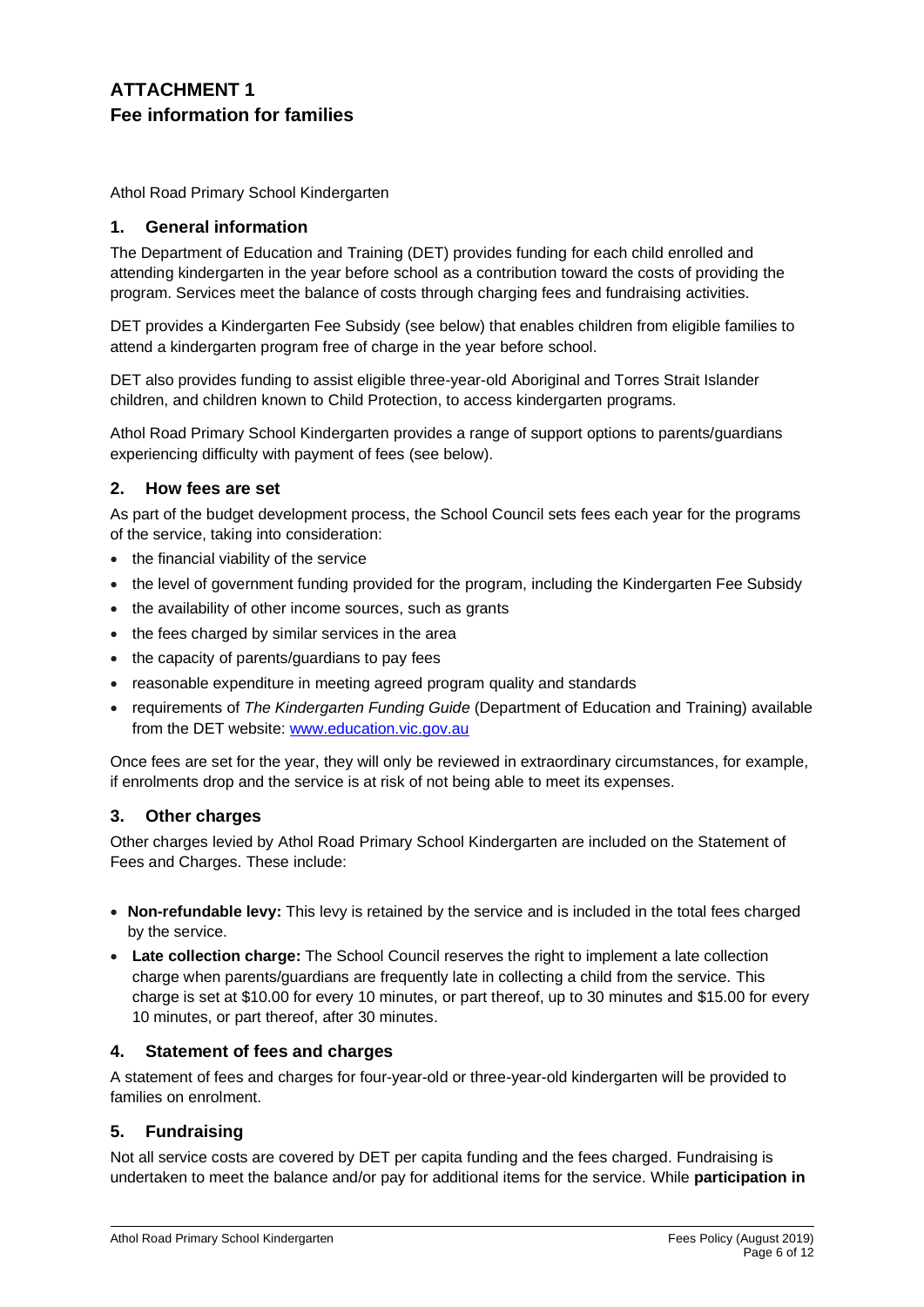**fundraising is voluntary**, the support of every family is encouraged. Fundraising activities are also an opportunity for families and communities to come together.

## **6. Subsidies**

#### **6.1 Kindergarten Fee Subsidy (four-year-old programs only)**

The Kindergarten Fee Subsidy is provided by DET and enables eligible children to attend 15 hours of kindergarten free of charge. Eligibility conditions may change from time-to-time and must be checked in the most recent edition of the *Kindergarten Funding Guide* (refer to *Sources*).

Families may be eligible for the Kindergarten Fee Subsidy in the year before school if their child:

- is Aboriginal and/or Torres Strait Islander; or
- holds, or has a parent/guardian who holds a Humanitarian or refugee Visa; or
- is a multiple birth child (triplets or more); or

• holds, or has a parent who holds a Commonwealth Health Care Card, Pensioner Concession Card or Veteran's Affairs Card.

Exclusions and exceptions: Not available for approved child care services in receipt of Commonwealth Child Care Subsidy.

Where a child is identified by a parent, carer or legal guardian as an Aboriginal and/or Torres Strait Islander, no verification is required.

In all other instances, supporting documentation should be sighted by the service on acceptance of a place or on commencement in the program, however where there are delays, such as in obtaining health care cards for children in out-of-home care, the delay should not provide a barrier to the child accessing the Kindergarten Fee Subsidy. Families are eligible for the Kindergarten Fee Subsidy for the full term in which their concession is valid. Contact the service for further information.

#### **6.2 Early Start Kindergarten fee subsidy**

Three-year-old Aboriginal and Torres Strait Islander children and children known to Child Protection are eligible to attend a funded early childhood program that is planned and delivered by a qualified early childhood teacher free of charge. The service receives funding for children who meet the eligibility criteria. Contact the service for further information.

## **7. Payment of fees**

School Council will regularly review payment options and procedures to ensure that they are inclusive and sensitive to families' cultural and financial situations.

Fees will be invoiced to parents/guardians directly and must be paid by the date indicated on the invoice. Each invoice will be accompanied by payment instructions. The first term's fees must be received in full prior to the child commencing at the service. For children enrolled after the commencement of a term, a pro rata invoice will be issued and must be paid in full within 14 days of the child's commencement at the service. Receipts will be provided for all fee payments.

Parents/guardians experiencing difficulty in paying fees are requested to contact the Treasurer to arrange a suitable alternative payment plan. The *Privacy and Confidentiality Policy* of the service will be complied with at all times in relation to a family's financial/personal circumstances.

## **8. Unpaid fees**

If fees are not paid by the due date, the following steps will be taken.

- An initial reminder letter will be sent to parents/guardians with a specified payment date, and will include information on a range of support options available for the family.
- Where payment is still not received, families will be invited to attend a meeting to discuss the range of support options available and establish a payment plan.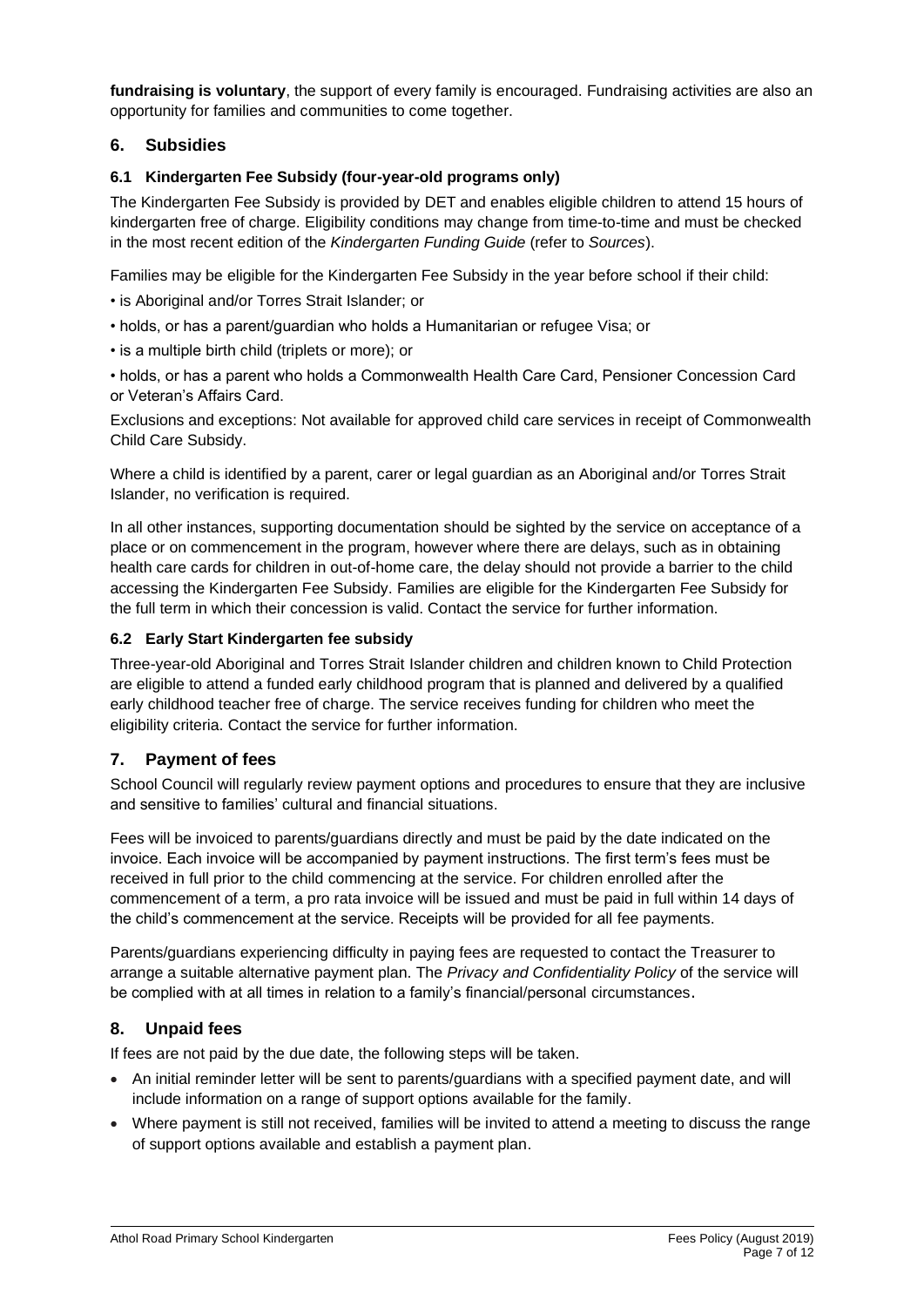- Failure to attend the meeting and continued non-payment may result in a second and final letter notifying parents/guardians that the child's place at the service may be withdrawn unless payment is made or a payment plan is entered into within a specified period of time. This letter will also include information on a range of support options available for the family.
- The School Council will continue to offer support and will reserve the right to employ the services of a debt collector.
- If a decision is made to withdraw the child's place at the service, the parents/guardians will be provided with 14 days' notice in writing.
- No further enrolments of children from the parents/guardians will be accepted until all outstanding fees have been paid.

## **9. Refund of fees**

If a family becomes eligible for the Kindergarten Fee Subsidy during a term, a full refund of the applicable term fees (and fee deposit, where appropriate) will be provided. Fees may still apply for programs offering more than the required minimum hours per week.

In any other case, fees are non-refundable (exceptional circumstances may apply – these are at the discretion of the School Council). There will be no refund of fees in the following circumstances:

- a child's short-term illness
- public holidays
- family holiday during operational times
- closure of the service for one or more days when a qualified educator is absent and a qualified reliever is not available
- closure of the service for staff training days
- closure of the service due to extreme and unavoidable circumstances.

In addition, there will be no refund where a family chooses not to send their child to the program for the maximum number of hours for which they are enrolled.

## **10. Children turning three during the year of enrolment**

Full payment from the first day of Term 1 is required if a place is to be reserved for a child in the threeyear-old kindergarten program. Children can only commence the program when they have turned three.

## **11. Support services**

Families experiencing financial hardship often require access to family support services. Information on these services may be available from the kindergarten service provider or alternatively families may contact the local council.

## **12. Notification of fee changes during the year**

Fees set for the year would only be reviewed in extraordinary circumstances, for example, if attendance rates fall below the budget 'break even' point. Parents/guardians will be notified one term in advance of any required fee increase and will be offered the option to request a payment plan.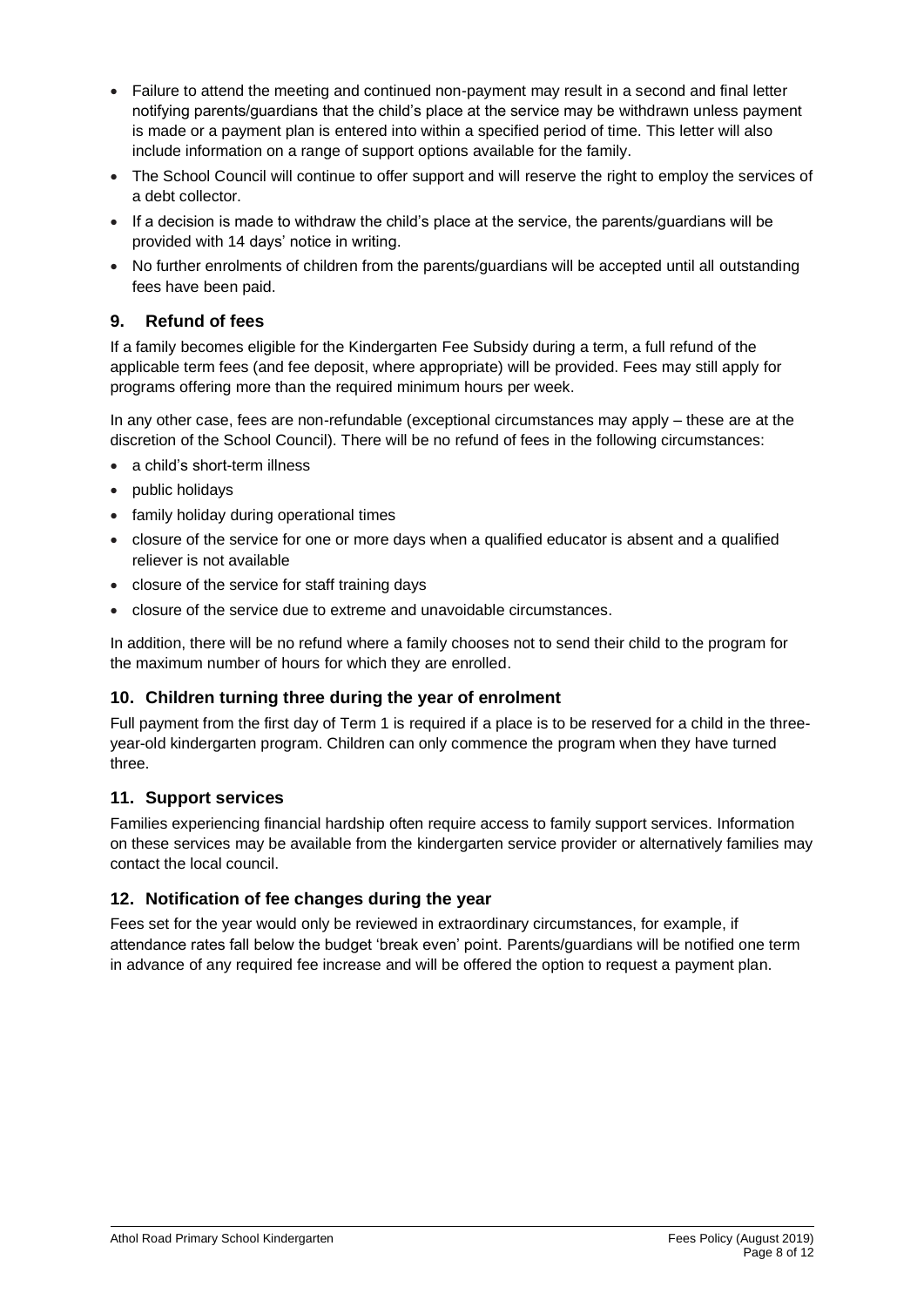# **ATTACHMENT 2 Statement of Fees and Charges**

# **Athol Road Primary School Kindergarten**

## **Fee schedule 2022**

# **Four-year-old (funded) kindergarten**

#### **Hours: 15 hours per week**

|                             |            |                       |            | Families eligible for the Kindergarten<br><b>Fee Subsidy</b> |                              |            |
|-----------------------------|------------|-----------------------|------------|--------------------------------------------------------------|------------------------------|------------|
|                             | Fees $($)$ | Other<br>charges (\$) | Total (\$) | Fees $($)$                                                   | <b>Other</b><br>charges (\$) | Total (\$) |
| Kindergarten<br>fee deposit | Nil        | Nil                   | Nil        | Nil                                                          | Nil                          | Nil        |
| Term 1                      | \$0        | Nil                   | \$0        | Nil                                                          | Nil                          | Nil        |
| Term 2                      | \$0        | Nil                   | \$0        | Nil                                                          | Nil                          | Nil        |
| Term 3                      | \$0        | Nil                   | \$0        | Nil                                                          | Nil                          | Nil        |
| Term 4                      | \$0        | Nil                   | \$0        | Nil                                                          | Nil                          | Nil        |
| Total                       | \$0        | Nil                   | \$0        | Nil                                                          | Nil                          | Nil        |

#### **Payment of fees**

Invoices will be issued **4 weeks prior to the end of each term** and must be paid by the end of the previous term.

#### **Kindergarten fee deposit**

Parents/guardians are required to pay the fee deposit on offer of a place. This payment is retained and deducted from term fees. Payment will secure the child's place in the four-year-old (funded) kindergarten program.

#### **Kindergarten Fee Subsidy**

Families who are eligible for the Kindergarten Fee Subsidy (refer to Fee information for families) **will not be required to make fee payments.**.

#### **Late collection charge**

The School Council reserves the right to implement a late collection charge when parents/guardians are frequently late in collecting a child (refer to Fee information for families).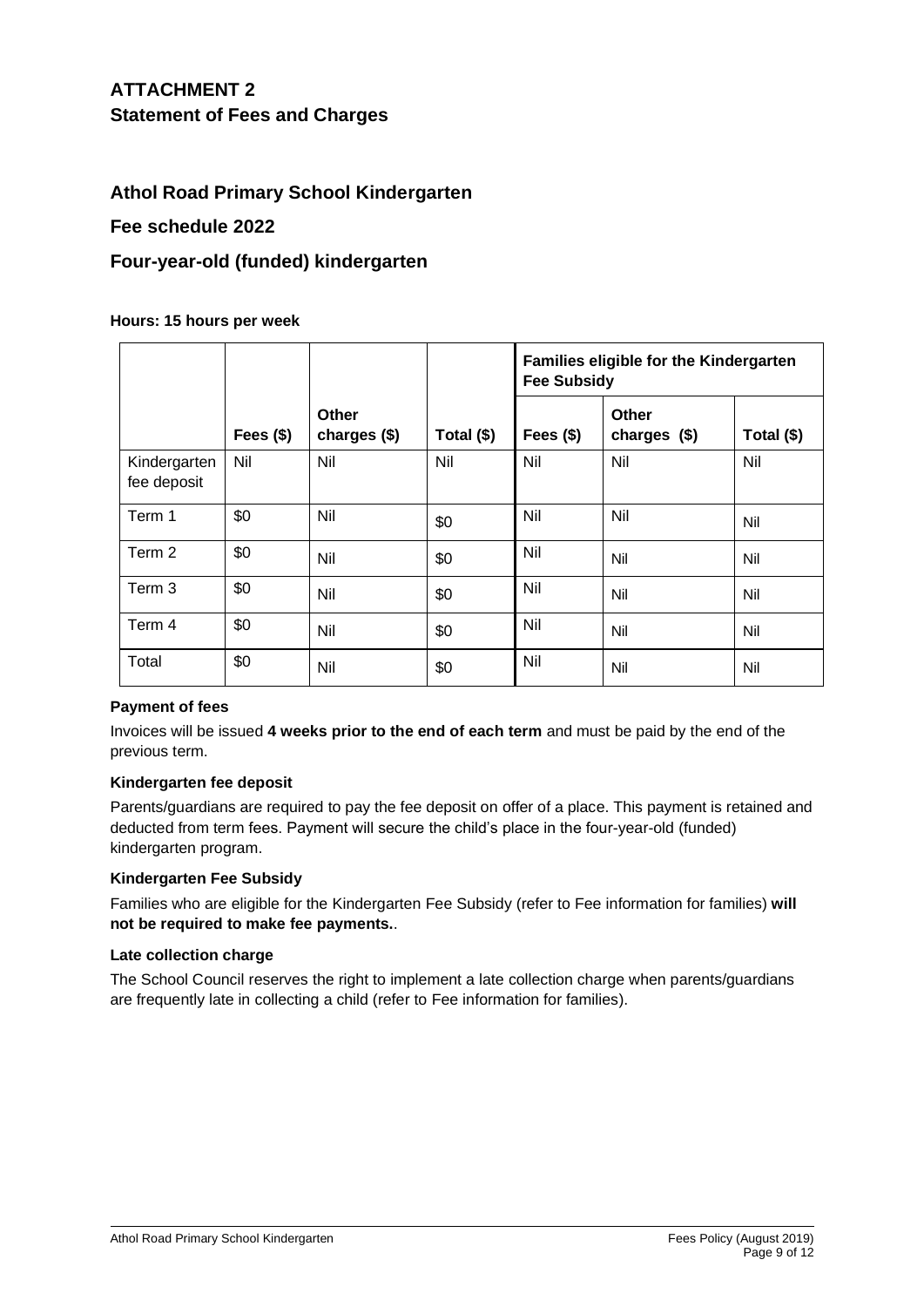# **ATTACHMENT 3 Statement of Fees and Charges**

# **Athol Road Primary School Kindergarten**

## **Fee schedule 2022**

# **Three-year-old (funded) kindergarten**

#### **Hours: 5 hours per week**

|                             | Fees $($)$ | Other charges (\$) | Total (\$) |
|-----------------------------|------------|--------------------|------------|
| Kindergarten fee<br>deposit | Nil        | Nil                | Nil        |
| Term 1                      | \$0        | Nil                | \$0        |
| Term 2                      | \$0        | Nil                | \$0        |
| Term 3                      | \$0        | Nil                | \$0        |
| Term 4                      | \$0        | Nil                | \$0        |
| Total                       | \$0        | Nil                | \$0        |

#### **Payment of fees**

Invoices will be issued **4 weeks prior to the end of each term** and must be paid by the end of the previous term.

#### **Kindergarten fee deposit**

Parents/guardians are required to pay the fee deposit on offer of a place. This payment is retained and deducted from term fees. Payment will secure the child's place in the three-year-old kindergarten program.

## **Early Start Kindergarten fee subsidy**

Families who are eligible for the Early Start Kindergarten fee subsidy (refer to Fee information for families) will not be required to make fee payments.

## **Children turning three during the year**

Full payment from the first day of Term 1 is required if a place is to be reserved for a child in the threeyear-old kindergarten program. Children can only commence the program when they have turned three.

## **Late collection charge**

The School Council reserves the right to implement a late collection charge when parents/guardians are frequently late in collecting a child (refer to Fee information for families).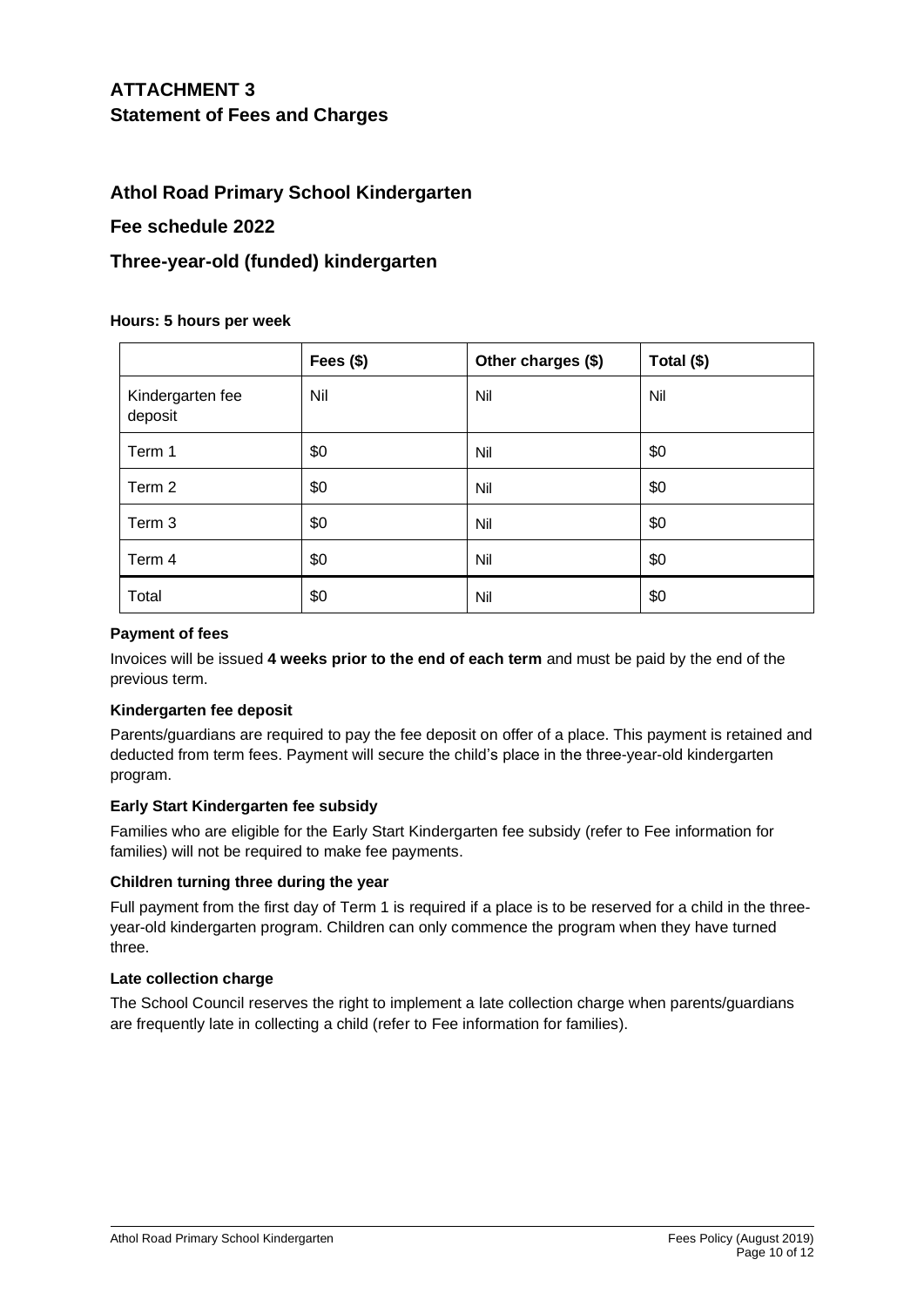# **ATTACHMENT 4 Fee Payment Agreement**

# **Four-year-old (funded) kindergarten program**

Please complete this form and return to Athol Road Primary School Kindergarten by

#### **Fee payment contract**

Child's full name:

Parent's/guardian's full name:

- I/we acknowledge that the four-year-old kindergarten program is partly funded by the state government, with the balance of funds coming from fees paid by parents/guardians.
- I/we understand that I/we am/are entitled to obtain the Kindergarten Fee Subsidy if I/we meet one of the criteria. If my/our eligibility lapses, then I/we understand that full payment of fees is required from the beginning of the following term.
- I/we agree to pay fees by the due date on the invoice.
- I/we understand that term fees are non-refundable.
- I/we acknowledge that if fees are not paid by the due date, the School Council will implement the late payment of fees procedures, as outlined in the *Fee Information for Families*, which could result in the withdrawal of my/our child's place at the service and no further enrolments until the outstanding fees are paid.
- I/we agree that if my/our financial circumstances change and I/we am/are unable to pay as agreed, I/we will immediately notify the Treasurer to discuss alternative payment options.
- I/we acknowledge that I/we have received and read the service's Fee information for families, which outlines the procedure for payment of fees.

#### **Kindergarten Fee Subsidy**

| Please advise if the child is Aboriginal or Torres Strait Islander Please tick: |  | No Ves No |  |
|---------------------------------------------------------------------------------|--|-----------|--|
|---------------------------------------------------------------------------------|--|-----------|--|

Please indicate below which concession you are eligible for – the criteria is outlined on Attachment 1 Section 6.

Concession:

Except in the case of an Aboriginal or Torres Strait Islander child, supporting documentation will need to be sighted on commencement at Athol Road Primary School Kindergarten by the Treasurer**.**

*Note: the eligibility of concessions may vary from time-to-time. Up-to-date information can be found in The Kindergarten Funding Guide* **(Department of Education and Training)***:* **[www.education.vic.gov.au](http://www.education.vic.gov.au/)**

Signature (parent/guardian) Date

Note: Invoices, receipts and collection of fees will be in accordance with the Athol Road Primary School Kindergarten *Fees Policy*.

\_\_\_\_\_\_\_\_\_\_\_\_\_\_\_\_\_\_\_\_\_\_\_\_\_\_\_\_\_\_\_\_\_\_\_\_\_\_ \_\_\_\_\_\_\_\_\_\_\_\_\_\_\_\_\_\_\_\_\_\_\_\_\_\_\_\_\_